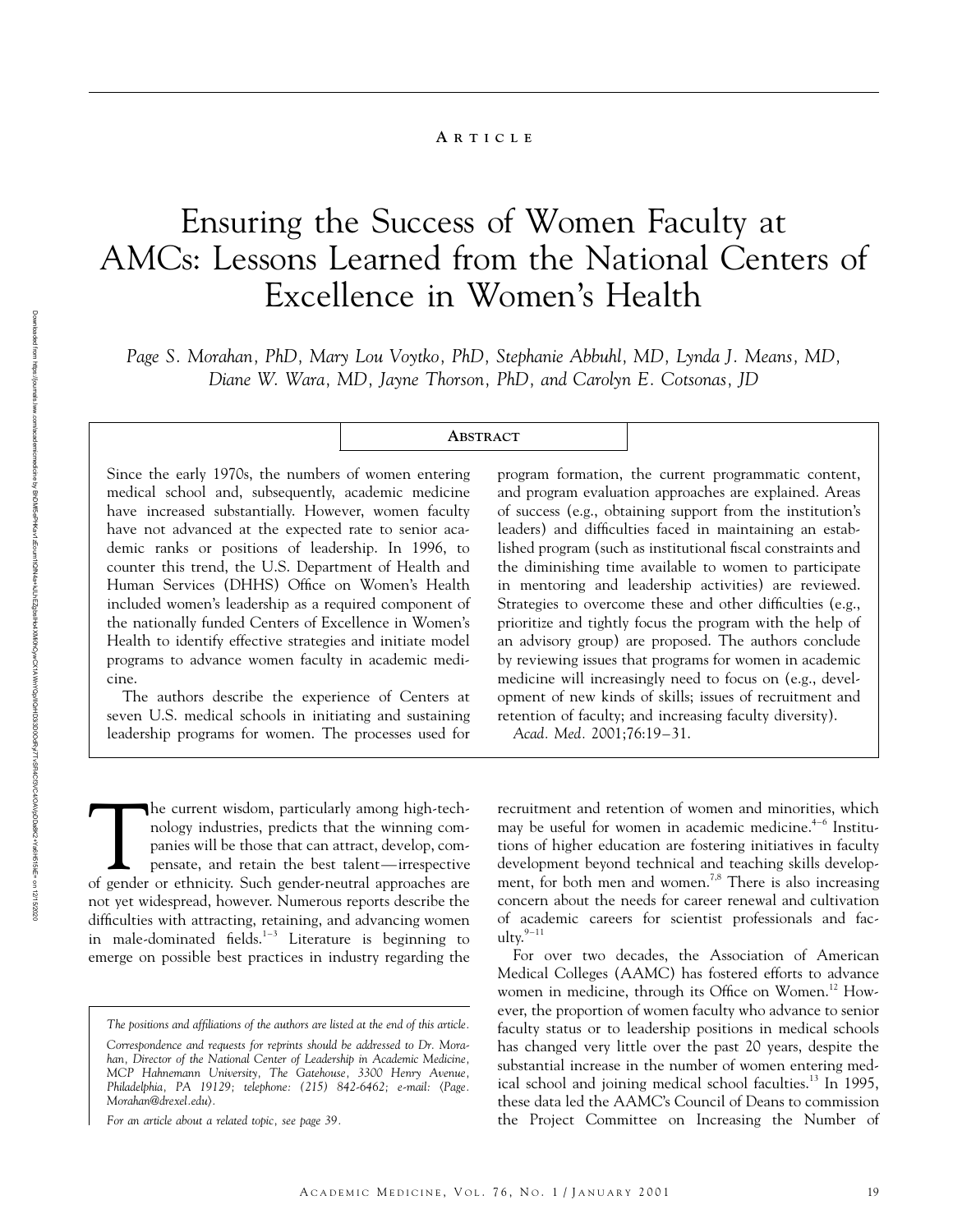Women Leaders in Academic Medicine.<sup>14</sup> An implementation committee has subsequently been working to execute recommendations of the project committee. The AAMC also has initiated an annual benchmark survey of women in academic medicine; the results are published in its annual statistics report on the status of women faculty in medical schools.<sup>12,13</sup>

Additional efforts have recently been initiated to advance the leadership of women in academic health centers.<sup>15</sup> The Office on Women's Health in the U.S. Department of Health and Human Services has included women's leadership as one of the required components of the nationally funded Centers of Excellence in Women's Health (hereafter ''Centers'').16\* The Centers were established in 1996 with the mandate to develop and evaluate a new model health care system that unites women's health research, medical training, clinical care, public health education, community outreach, and the promotion of women in academic medicine. Through leadership and mentoring activities, the Centers are to foster the recruitment, retention, and promotion of women in academic medical careers. The premise for establishing the Centers stems from research on women serving in public office in state legislatures that has demonstrated that as more women achieve positions of power, more attention is paid to the issues of women and children.<sup>17</sup>

In this report, we detail the experiences of seven diverse medical schools that have Centers and have developed strong programs to advance the success and leadership of women faculty. Data are reported from four private medical schools—MCP Hahnemann University (hereafter ''MCP Hahnemann''), Wake Forest University (''Wake Forest''), University of Pennsylvania (''Penn''), and Boston University (''Boston'')—and three public university medical schools at Indiana University (''Indiana''), the University of Michigan (''Michigan''), and the University of California San Francisco (''California SF'').

#### **PROGRAM DEVELOPMENT**

#### **Initiatives to Advance Women Faculty**

Each Center developed and implemented numerous initiatives to promote the leadership and advancement of women faculty at its respective institution. Table 1 reflects the scopes and types of efforts; not all were successes. Analysis of where these seven institutions have focused their attention for the

most impact serves as a useful starting point for medical schools in deciding where to use scarce resources. Table 1 also reflects the various states of progression in leadership efforts across the Centers, identifying the categories of activities at the institutional level (faculty; policies and procedures) and at the regional and national levels, and indicating the degree to which each Center engaged in each activity, whether the activity is ongoing or a past effort, and whether the activity is considered a prominent or unique successful feature.

As the table indicates under ''Institutional–Faculty,'' the majority of Centers conducted an initial needs assessment to identify the issues and concerns of the women faculty. As outgrowths of these studies, various activities directed specifically at women faculty or open for all faculty were initiated. These included group educational programs, faculty and/or student mentoring programs, and individual career counseling and assistance. Some were carried out in a formal way (e.g., workshops, seminars), and some in an informal way (e.g., breakfast and lunch meetings). The emphasis on each varied among the Centers, depending upon the institutional context and resources available.

Considerable additional efforts are indicated in the table under ''Institutional–Policies and Procedures.'' These efforts have been directed at the development of practices that have direct impact on the advancement and promotion of women faculty. Centers have compiled women faculty status reports, developed resources for preparation of educational materials for promotion and tenure, and heightened awareness among department chairs to the professional development needs of faculty. Several formal and informal policies and procedures have been implemented among the various Centers. Examples include maternity leave policies, policies to ''stop the tenure clock,'' policies for part-time faculty status without penalty in promotion, dual recruitment of two-career couples, faculty exit interviews, and mechanisms to ensure representation of women faculty on appropriate institutional committees. Moreover, several Centers have leveraged funds to offer various opportunities and to create additional programs for the development of women faculty, including travel awards to professional seminars, grants for research on women's health issues, and development of programs to address gender-related issues. Although not all of these initiatives can be attributed directly to a school's designation as a Center institution, increasing awareness of women faculty issues was certainly heightened through the awards to establish the Centers and the subsequent activities of the Centers.

The last section of Table 1, which concerns regional and national-level programs, shows that two of the seven Centers have sponsored regional professional development opportunities for women faculty. Six of the seven have sponsored

<sup>\*</sup>These Centers of Excellence in Women's Health should not be confused with the four National Centers of Leadership in Academic Medicine, also created by the Office of Women's Health and also established at specific U.S. medical schools. For more about those centers, see the article in this issue by Saralyn Mark, MD, and colleagues.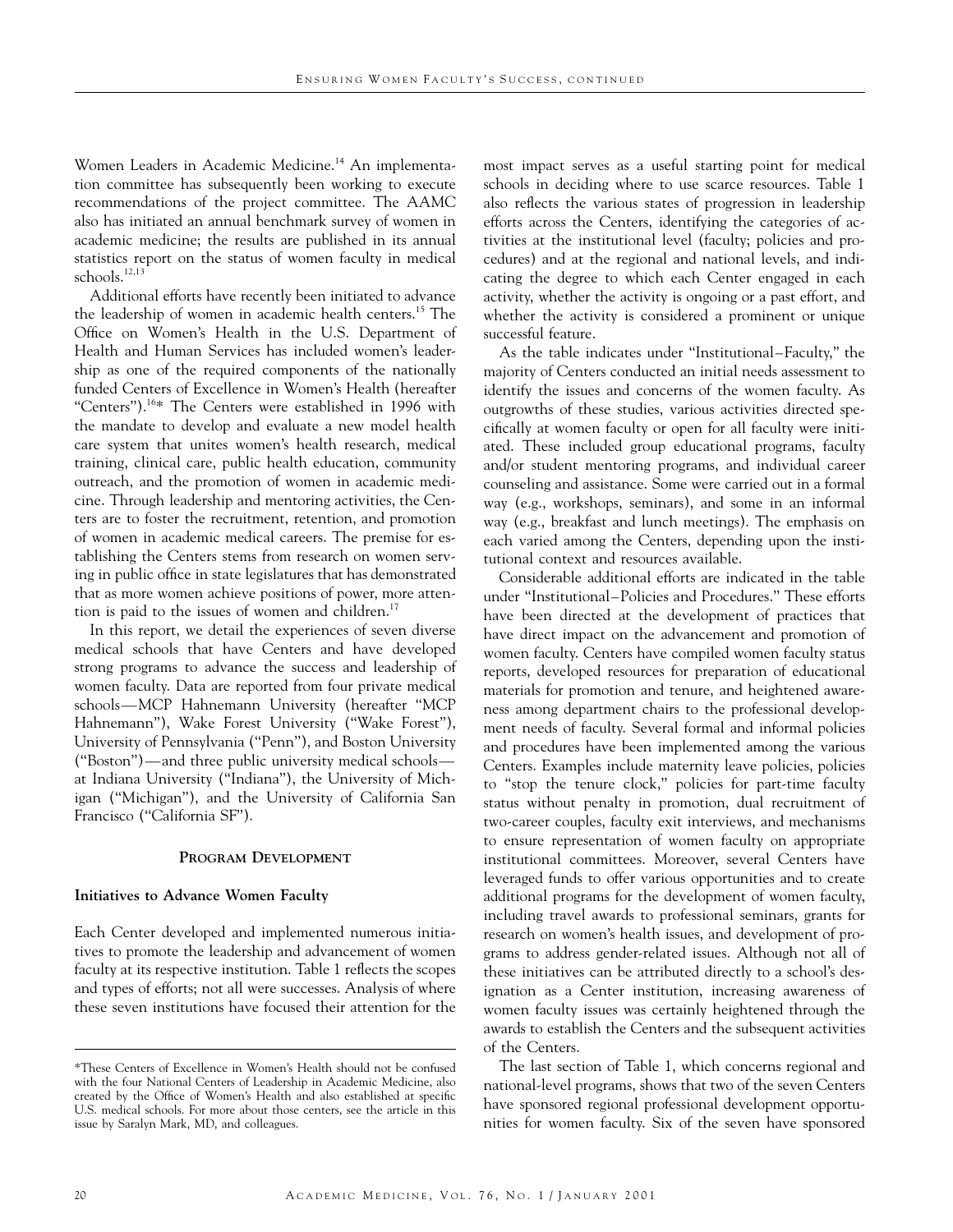## **Table 1**

| Activity Analysis in Women's Leadership Programs in Seven U.S. Medical Schools, 1996–1999* |                           |                |                |                |              |             |                             |
|--------------------------------------------------------------------------------------------|---------------------------|----------------|----------------|----------------|--------------|-------------|-----------------------------|
|                                                                                            |                           | U. of          |                | U. of          | U. of        |             |                             |
| Type of Activity                                                                           | MCP Hahnemann U.          | Michigan       | Wake Forest U. | California SF  | Pennsylvania | Indiana U.  | Boston U.                   |
| Institutional-faculty                                                                      |                           |                |                |                |              |             |                             |
| Needs assessment-focus groups,<br>surveys                                                  | Major, past               | Moderate       | Major, past    | Moderate       | Major        | None        | Major, past (re-<br>search) |
| Group educational programs                                                                 |                           |                |                |                |              |             |                             |
| External faculty and workshops                                                             | Moderate, past            | <b>Major</b>   | Major          | Moderate       | <b>Major</b> | Moderate    | Major                       |
| Receptions honoring women                                                                  | None                      | Major          | Minor, past    | Moderate       | Minor        | Moderate    | Major                       |
| Internal faculty and workshops                                                             | Moderate, past            | <b>Major</b>   | Moderate       | Moderate       | Moderate     | Moderate    | Moderate                    |
| Informal networking, information<br>meetings                                               | None                      | Moderate       | Moderate       | Moderate       | Major        | Moderate    | Moderate                    |
| P and T information sessionst                                                              | Minor (moderate,<br>past) | Moderate       | Moderate       | Moderate       | Minor        | Moderate    | None                        |
| Mentoring program for faculty                                                              |                           |                |                |                |              |             |                             |
| Identification process                                                                     | Major                     | Minor          | Major          | Major          | Major        | Moderate    | Major                       |
| Training and support                                                                       | Moderate                  | None           | Major          | Minor          | Moderate     | Moderate    | <b>Major</b>                |
| Surveys                                                                                    | Moderate                  | None           | Major          | Minor          | Major        | Moderate    | Major                       |
| Mentor awards, recognition                                                                 | Considering               | Minor          | Major          | Considering    | Major        | Considering | Minor                       |
| Mentoring program for students                                                             | Minor                     | None           | Moderate       | <b>Major</b>   | Minor        | Moderate    | Moderate                    |
| Individual meetings for faculty                                                            |                           |                |                |                |              |             |                             |
| Career counseling                                                                          | Minor (moderate,<br>past) | Moderate       | Moderate       | Major          | Minor        | Minor       | Major                       |
| Preparing a P&T dossier†                                                                   | Moderate, past            | Moderate       | Moderate       | <b>Major</b>   | Minor        | Minor       | Major                       |
| Resource referrals                                                                         | Moderate                  | Moderate       | Major          | Moderate       | Minor        | Minor       | Moderate                    |
| Information provision                                                                      | Moderate                  | Major          | Major          | <b>Major</b>   | Minor        | Minor       | Moderate                    |
| Institutional-policies and proce-<br>dures                                                 |                           |                |                |                |              |             |                             |
| Data acquisition, studies, reports                                                         |                           |                |                |                |              |             |                             |
| Women faculty status, audit, re-<br>port card                                              | Moderate                  | <b>Major</b>   | Major          | <b>Major</b>   | Major        | Moderate    | Minor                       |
| Salary equity study                                                                        | Moderate, past            | Minor, past    | Minor          | <b>Major</b>   | Major        | Minor       | None                        |
| Internal faculty climate survey                                                            | Moderate, past            | Moderate, past | Moderate, past | Moderate, past | Major        | Considering | None                        |
| Outside institutional review                                                               | None                      | Major, past    | Minor          | Considering    | Major        | None        | None                        |
|                                                                                            |                           |                |                |                |              |             |                             |

Continued on next page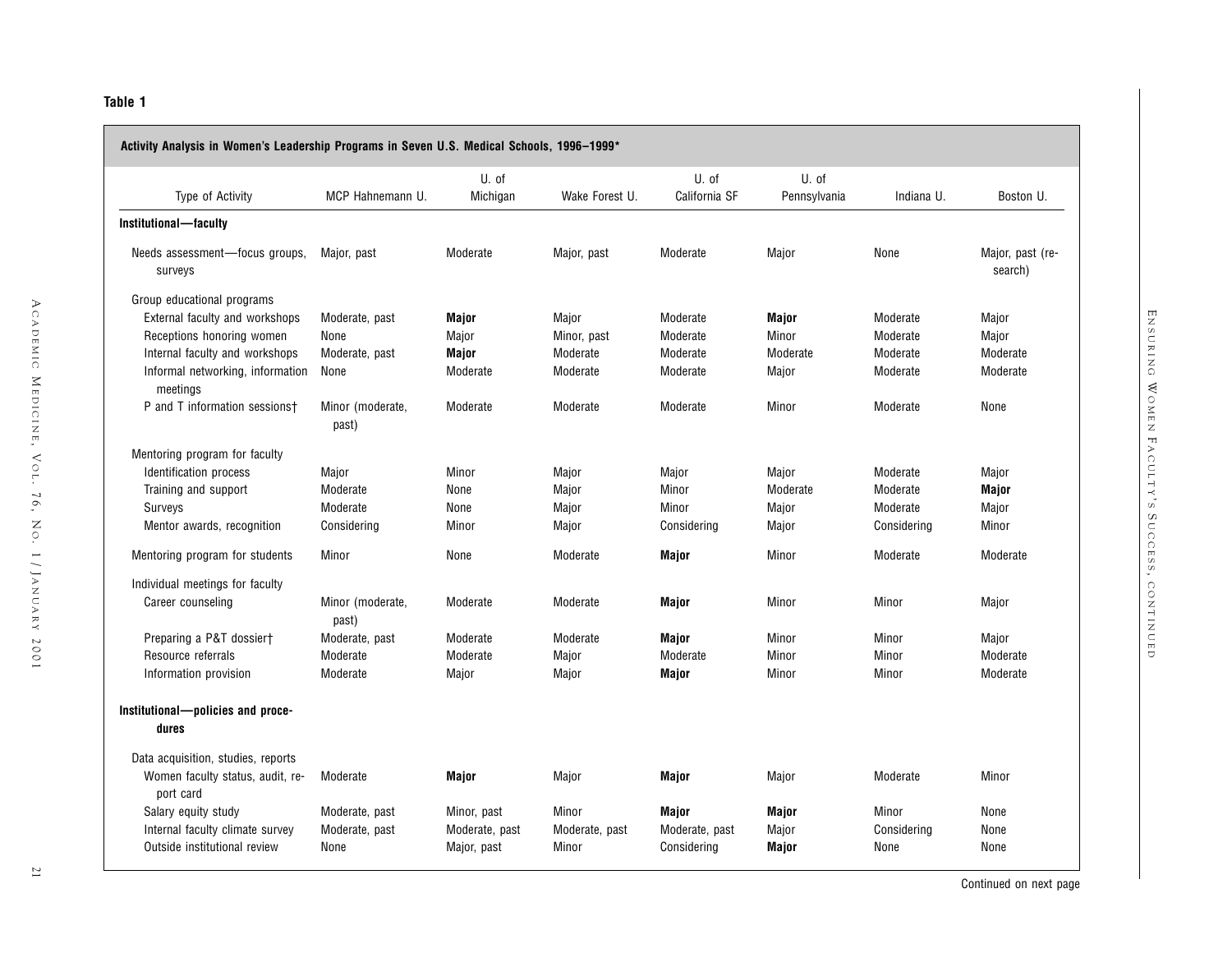| Type of Activity                                                                      | MCP Hahnemann U.                  | U. of<br>Michigan        | Wake Forest U.                        | U. of<br>California SF       | U. of<br>Pennsylvania                 | Indiana U.                   | Boston U.             |
|---------------------------------------------------------------------------------------|-----------------------------------|--------------------------|---------------------------------------|------------------------------|---------------------------------------|------------------------------|-----------------------|
| Institutional-policies and proce-<br>dures (continued)                                |                                   |                          |                                       |                              |                                       |                              |                       |
| Support, training for P&T commit-<br>$tee(s)$ †                                       | Major, past                       | Moderate                 | Major                                 | Moderate                     | None                                  | None                         | None                  |
| Faculty professional development<br>conference with chairs                            | Major, past                       | None                     | Moderate                              | Moderate                     | Minor                                 | None                         | None                  |
| Resource information-preparation<br>Directory of women faculty<br>Guidelines for P&T+ | None<br>Moderate (major,<br>past) | Major<br>Moderate        | Moderate<br>Moderate (major,<br>past) | Moderate<br>Moderate         | None<br>Moderate                      | None<br>Moderate             | Minor<br>Minor        |
| Handbooks for resources<br>Mentoring guide<br>Search committee handbook               | Major, past<br>Major<br>None      | Moderate<br>None<br>None | Major<br>Major<br>Moderate            | Major<br>None<br>Considering | None<br>Moderate<br>None              | Minor<br>Considering<br>None | None<br>None<br>Minor |
| Resource information-dissemina-<br>tion<br>Paper materials                            | <b>Major</b>                      | Moderate                 | Major                                 | <b>Major</b>                 | Moderate                              | None                         | Minor                 |
| Web page materials                                                                    | Major                             | Moderate                 | None                                  | Major                        | None                                  | None                         | Minor                 |
| Policy development and dissemina-<br>tion‡                                            |                                   |                          |                                       |                              |                                       |                              |                       |
| New tracks                                                                            | Minor, formal pol.<br>(past)      | Moderate, formal<br>pol. | None                                  | Major, formal pol.<br>(past) | Moderate, formal<br>pol.              | None                         | Minor                 |
| Maternity/dependent care leave                                                        | Major, formal pol.<br>(past)      | Major, formal pol.       | Minor formal pol.<br>(past)           | Major, formal pol.<br>(past) | Minor, formal pol.                    | Minor, formal pol.           | Major                 |
| Sexual harassment                                                                     | Major, formal pol.<br>(past)      | Minor, formal pol.       | Minor, formal pol.                    | Major, formal pol.<br>(past) | Major, formal pol.                    | Minor, formal pol.           | Major                 |
| Tenure clock stoppage                                                                 | Moderate, formal pol.<br>(past)   | Major, pol.              | None                                  | Major, formal pol.<br>(past) | Moderate, formal<br>pol.              | Minor, formal pol.           | NA                    |
| Formal representation on com-<br>mittees                                              | Minor, past                       | Minor                    | Major, formal pol.                    | Major                        | Minor, formal pol.                    | Moderate, formal<br>pol.     | Moderate              |
| Assistance for recruitment of<br>two-career couples                                   | None                              | Major, formal<br>pol.    | Moderate, formal<br>pol.              | Major, past                  | Minor                                 | None                         | Moderate              |
| Women faculty leadership plan                                                         | Moderate                          | Moderate, formal<br>pol. | Moderate, formal<br>pol.              | Major                        | Minor, formal pol.<br>(past)          | None                         | Major                 |
| Incentives for recruitment of<br>senior women faculty                                 | None                              | Major, formal<br>pol.    | Moderate, formal<br>pol.              | None                         | Minor                                 | None                         | None                  |
| Exit interviews                                                                       | None                              | Minor, past              | Major, formal pol.                    | Major                        | Major, formal pol.<br>(Dept. of Med.) | Considering                  | None                  |
| Support for women's development                                                       |                                   |                          |                                       |                              |                                       |                              |                       |
| Research grants/fellowships to<br>faculty on women's health                           | None                              | None                     | Major                                 | None                         | Major-5 grants                        | None                         | Major                 |
| Awards/reception for advance-<br>ment and promotion                                   | None                              | Moderate                 | None                                  | None                         | None                                  | None                         | Major, past           |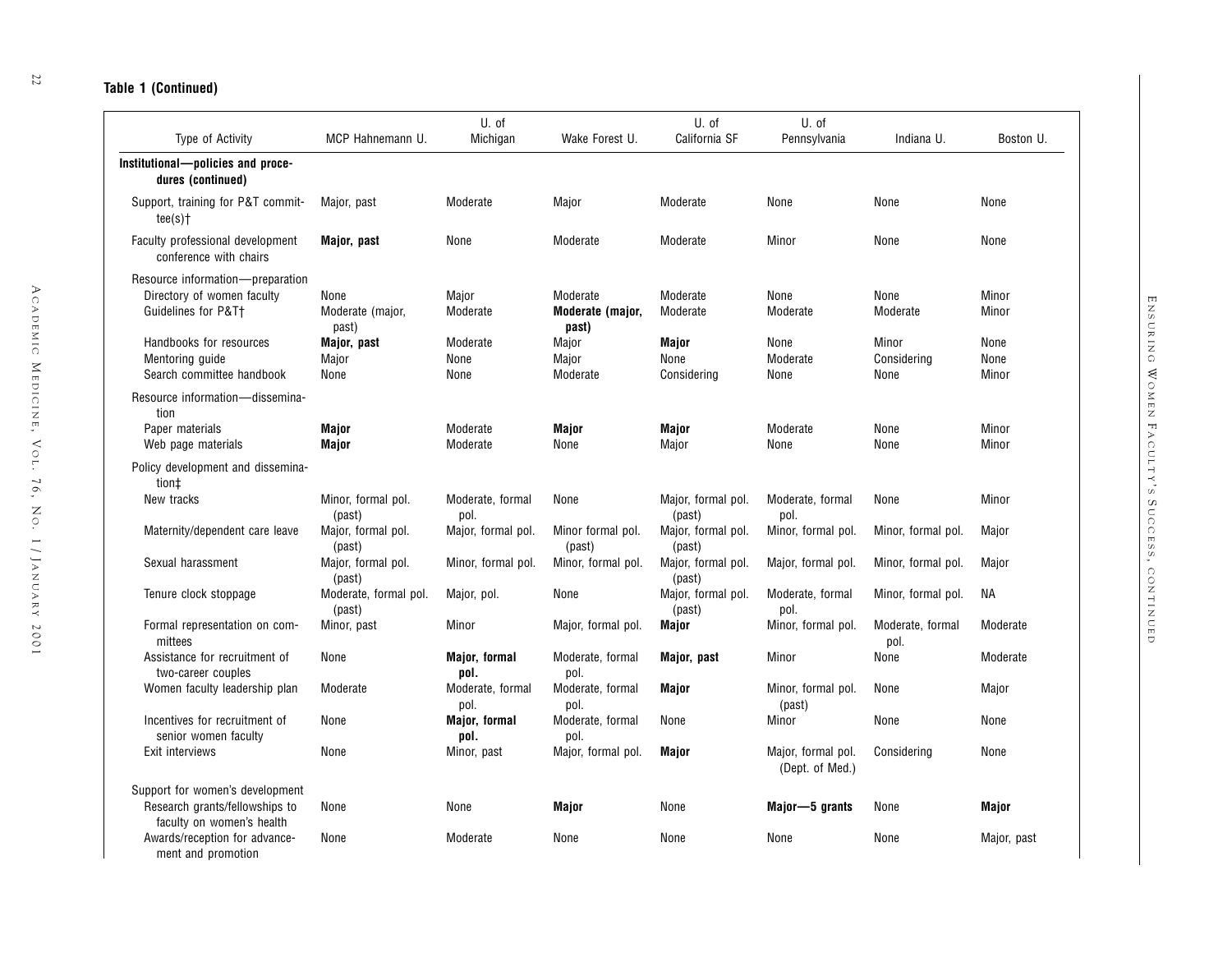| Travel/tuition awards to external<br>programs (AAMC, ELAM,<br>OWH)                                                                                                                                                                                                                                                                                                                                                                                                                                                                              | Moderate (moderate,<br>past) | Moderate                                                                                   | Major                  | Major                      | Moderate     | Major           | None             |
|-------------------------------------------------------------------------------------------------------------------------------------------------------------------------------------------------------------------------------------------------------------------------------------------------------------------------------------------------------------------------------------------------------------------------------------------------------------------------------------------------------------------------------------------------|------------------------------|--------------------------------------------------------------------------------------------|------------------------|----------------------------|--------------|-----------------|------------------|
| funds to address gender-re-<br>Substantial school/university<br>lated issues                                                                                                                                                                                                                                                                                                                                                                                                                                                                    | Major, past                  | Major                                                                                      | Major                  | Major                      | Major        | None            | None             |
| Women's advancement committee                                                                                                                                                                                                                                                                                                                                                                                                                                                                                                                   | <b>Moderate</b>              | None                                                                                       | Moderate               | Moderate                   | Major        | Moderate, past  | None             |
| Departmental women liaison offi-<br>cers                                                                                                                                                                                                                                                                                                                                                                                                                                                                                                        | None                         | None                                                                                       | Moderate               | None                       | Moderate     | None            | None             |
| "Levels of specific Centers of Excellence in Women's Health and/or of their associated medical schools shown in this table are indicated as major, moderate, minor, or none. Boldfaced word indicates a<br>#"Formal pol." means that a formal policy and/or procedure is in place.<br>prominent and/or unique feature of the Center. "NA" means<br>Development and implementation of<br>regional and national-level<br>National leadership development<br>Regional educational programs<br>program (ELAM)<br>†Promotion and tenure.<br>programs | Major<br>None                | not applicable. All efforts are ongoing, except those listed as "past."<br>Fellows<br>None | <b>Fellows</b><br>None | Moderate<br><b>Fellows</b> | None<br>None | Fellows<br>None | Moderate<br>None |
|                                                                                                                                                                                                                                                                                                                                                                                                                                                                                                                                                 |                              |                                                                                            |                        |                            |              |                 |                  |

ENSURING WOMEN FACULTY'S SUCCESS, CONTINUED

the attendance of women faculty at national programs such as the AAMC Junior and Senior Women in Medicine Professional Development Seminars and the Hedwig van Ameringen Executive Leadership in Academic Medicine (ELAM) Program for Women.

# **Resource Information and Dissemination**

Almost all of the Centers directed considerable attention to development, compilation, or acquisition of information to provide to faculty. These have included guidebooks on mentoring, promotions, and tenure procedures; gender-neutral search processes; and strategic career planning (Table 1). Most Centers have compiled institutional information on their institutions' promotion and tenure policies, faculty tracks, maternity leave policies, and sexual harassment policies. Some Centers have also established clearinghouses of resources on leadership topics and courses.

Four of the Centers have established Web sites, and some have used these for dissemination of information to as many faculty as possible (MCP Hahnemann, Michigan). At present, most of these sites are more ''information-rich'' than ''interactive-rich.'' These efforts and the sophistication of the Web Sites will undoubtedly improve in order to reach the maximum number of faculty, who are increasingly widely dispersed.

## **Resources for Initiating a Women's Leadership Program**

Table 2 provides a selected list of publications, Web sites, and professional development opportunities, in addition to those found in this article's reference list, that may be helpful for health professions schools that are now establishing women's leadership programs, as well as for schools with established programs that would like to compare their programs with others.

# **Evaluation**

Program evaluation identifies the positive and negative components of each Center and allows evolution of successful leadership programs in academic medicine. Systematic evaluations identify components that are successful and should be continued, and those that are ineffective and should be discontinued or require change. This analysis enables scarce resources to be focused for optimum impact. It is critical that evaluation strategies be ongoing and interactive, with structures that permit timely responses to needed changes.

The Centers have found that effective evaluation needs to be developed and implemented at the initiation of new programs to ensure that mechanisms are in place to collect the data needed. Evaluation plans also should be coordinated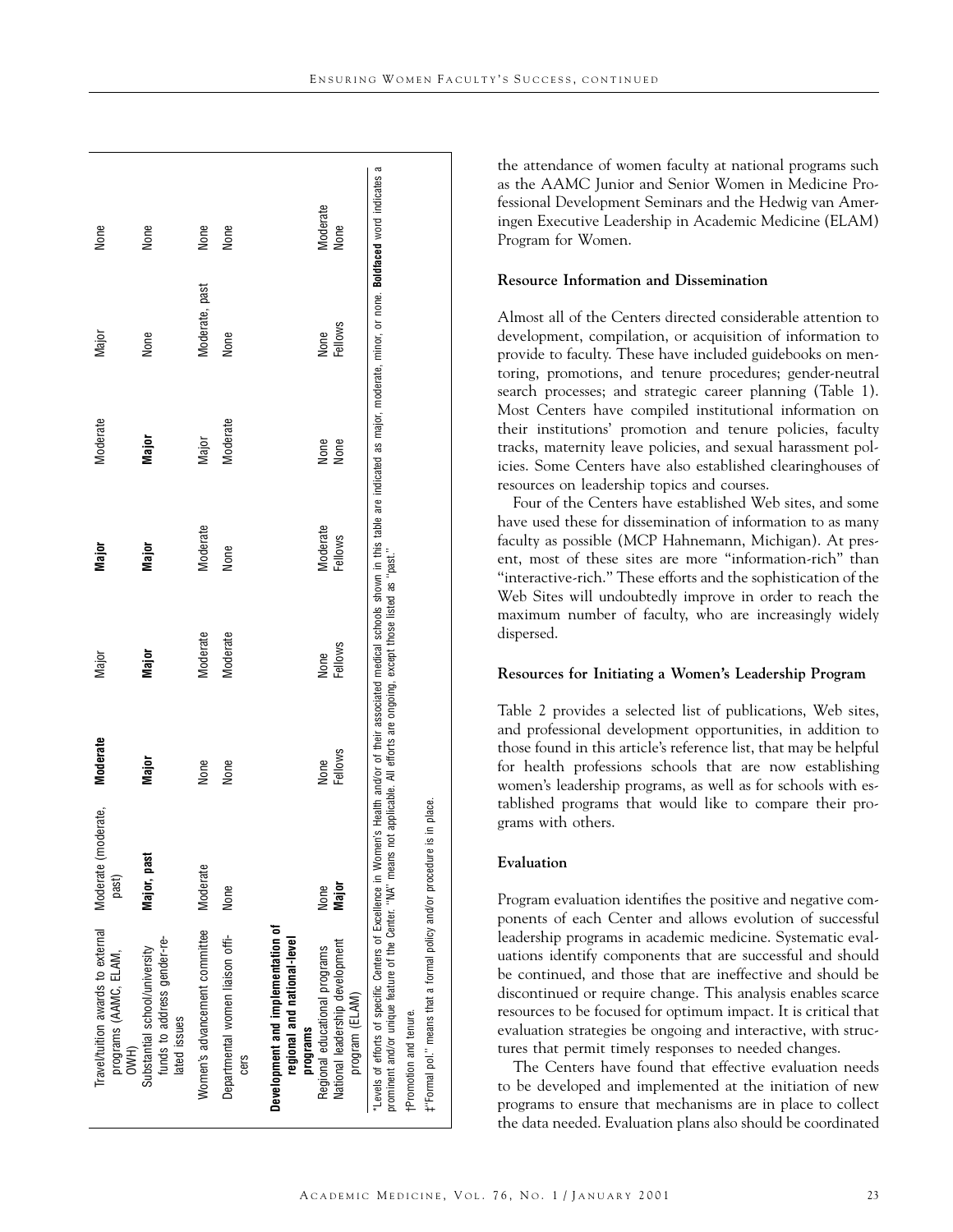## **Table 2**

| Selected List of Resources for Initiating a Women's Leadership Program                             |                                                                                                                                            |
|----------------------------------------------------------------------------------------------------|--------------------------------------------------------------------------------------------------------------------------------------------|
| Resource                                                                                           | Contact Information                                                                                                                        |
| <b>General publications and Web sites</b>                                                          |                                                                                                                                            |
| Enhancing the Environment for Women in Academic Medicine: Re-<br>sources and Pathways (AAMC, 1996) | <http: about="" progemph="" wimguide="" wommed="" www.aamc.org=""></http:>                                                                 |
| Increasing Women's Leadership in Academic Medicine                                                 | Academic Medicine. 1996;71:799-810                                                                                                         |
| AAMC Women in Medicine Program                                                                     | <http: about="" iwlam="" progemph="" wommed="" www.aamc.org=""><br/><http: about="" progemph="" wommed="" www.aamc.org=""></http:></http:> |
| Harvard Medical School Faculty Development and Diversity Program                                   | <http: fdd="" www.hms.harvard.edu=""></http:>                                                                                              |
| National Centers of Excellence in Women's Health leadership initiatives                            | Page S. Morahan: (page.morahan@drexel.edu)                                                                                                 |
|                                                                                                    | Mary Lou Voytko: (mlvoytko@wfubmc.edu)                                                                                                     |
|                                                                                                    | Stephanie Abbuhl: (abbuhl@mail.med.upenn.edu)                                                                                              |
|                                                                                                    | Jayne Thorson: (jthorson@umich.edu)<br>Lynda J. Means: (Imeans@iupui.edu)                                                                  |
|                                                                                                    | Carolyn Cotsonas: (carolyn.cotsonas@bmc.org)                                                                                               |
|                                                                                                    | Diane W. Wara: <wara@itsa.ucsf.edu></wara@itsa.ucsf.edu>                                                                                   |
| Mentoring programs in academic medicine                                                            |                                                                                                                                            |
| Stanford University School of Medicine Faculty Mentoring Program An-<br>nual Report (1997-1998)    | \http://www.med.stanford.edu/school/facultymentoring/>                                                                                     |
| University of Arkansas for Medical Sciences College of Medicine Guide                              | (doyleleel@exchange.uams.edu)                                                                                                              |
| to Faculty Mentoring                                                                               | <cooperglendaj@exchange.uams.edu></cooperglendaj@exchange.uams.edu>                                                                        |
| Virginia Commonwealth University School of Medicine Faculty Mentor-<br>ing Guide (1997)            | Medical College of Virginia Campus, P.O. Box 980565, Richmond, VA<br>23298-0565; \$2, including postage                                    |
| Boston University School of Medicine Leadership Development/Mentor-<br>ing                         | <carolyn.cotsonas@bmc.org></carolyn.cotsonas@bmc.org>                                                                                      |
| Wake Forest University School of Medicine Mentoring Program                                        | <mlvoytko@wfubmc.edu></mlvoytko@wfubmc.edu>                                                                                                |
| National Center of Leadership in Academic Medicine Mentoring Pro-<br>grams                         | MCP Hahnemann University School of Medicine: <ahttp: <br="" www.mcphu.edu="">COL&gt;</ahttp:>                                              |
|                                                                                                    | University of California San Diego School of Medicine: http://<br>medschool.ucsd.edu/olr/NCLAM/VIP.html                                    |
|                                                                                                    | East Carolina University School of Medicine: pololi@brody.med.edu                                                                          |
|                                                                                                    | Meharry Medical College: (simsst15@ccvax.mmc.edu)                                                                                          |
| Professional development programs for women in academic medicine                                   |                                                                                                                                            |
| AAMC Professional Development Seminars for Junior and Senior<br>Women in Medicine                  | <http: about="" edrlist="" progremph="" women.htm#hca="" wommed="" www.aamc.org=""></http:>                                                |
| Hedwig van Ameringen Executive Leadership in Academic Medicine<br>(ELAM) Program for Women         | <http: elam="" www.mcphu.edu=""></http:>                                                                                                   |
|                                                                                                    |                                                                                                                                            |

in a manner that encourages the collection of subsets of comparable outcomes measurements so that cross-project comparisons can be made. Most of the Centers are using aspects of the AAMC-designed annual report card on the status of women as one subset of data that can provide such useful cross comparisons.<sup>12,14</sup> In retrospect, the Centers could have benefited from additional collaborative evaluation processes, to better learn from each other and avoid replicating errors and at the same time enhancing program components that appear to be successful.

Table 3 presents evaluation approaches that have been used by one or more of the seven Centers to measure the effectiveness of their leadership programs. This comprehensive list can be viewed as a menu of measurement tools that schools can use in analyzing the services required, in monitoring program implementation, and in assessing program usefulness and quality.

#### **ASSESSMENT OF WHAT WORKED AND WHAT DID NOT**

# **What's Been Successful—Four Major Themes**

**Obtaining support from the academic leadership of the institution.** This has been essential for the success of the majority of the initiatives. All of the institutions have had some degree of leadership commitment in order to place the issue(s) of women faculty's success on the institutional list of priorities. Sometimes this has come with substantial in-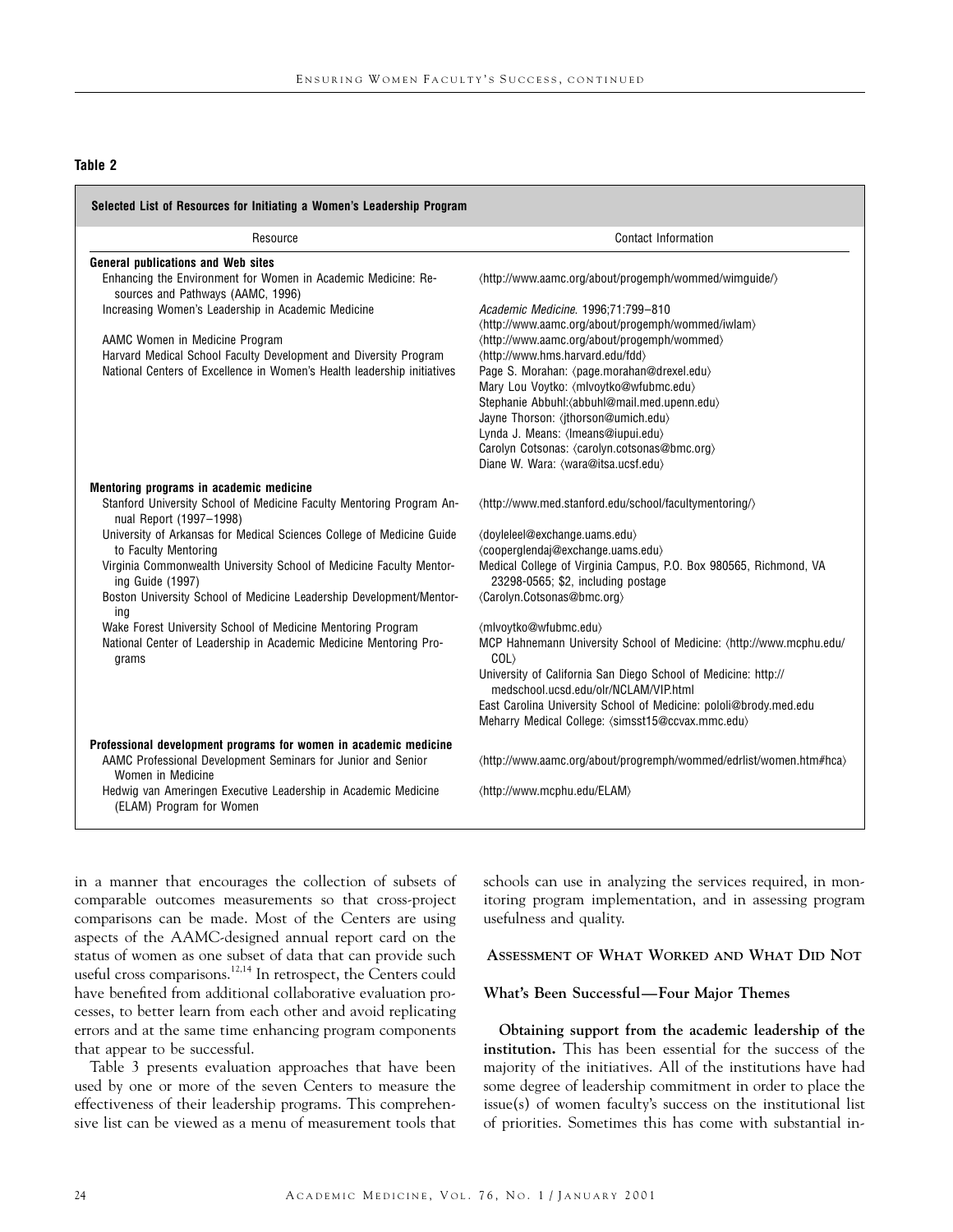#### **Table 3**

**Qualitative and Quantitative Evaluation Measures and Approaches Used in the Women's Leadership Programs of Centers for Excellence in Women's Health**

| Measure(s)                                                       | Approaches                                                                                                                                  |
|------------------------------------------------------------------|---------------------------------------------------------------------------------------------------------------------------------------------|
| Junior and senior faculty satisfaction                           | Surveys, group discussions, individual interviews                                                                                           |
| Utilization and helpfulness of planned programs                  | Database of number developed                                                                                                                |
|                                                                  | Number and percent of attendees and repeat attendees by gender, rank, and depart-                                                           |
|                                                                  | ment                                                                                                                                        |
|                                                                  | Pre- and post-program surveys of knowledge level                                                                                            |
| Utilization and helpfulness of training and resource materials   | Database of number developed                                                                                                                |
| and tools                                                        | Number and percent of users and repeat users by gender, rank, department<br>Number of external requests                                     |
| Salary equity                                                    | Report on salary by gender, rank, track, and department                                                                                     |
|                                                                  | Report number of offers reviewed for salary equity                                                                                          |
| Distribution of faculty by gender, rank, and track (much of this | Number and percent per department                                                                                                           |
| is included in the AAMC survey on the status of women)           | Number and percent of on committees and types of committees                                                                                 |
|                                                                  | Number and percent committees and committee types with women chairs                                                                         |
|                                                                  | Number and percent serving in administrative roles (division chiefs, chairs, dean's<br>office positions)                                    |
| Distribution of grants by gender, rank, and track                | Number and percent serving as primary investigators                                                                                         |
| Professional development opportunities                           | Number and percent by gender attending leadership/development events internally<br>and externally                                           |
| Promotion rates by gender, rank, and track                       | Number and percent of candidates each year                                                                                                  |
|                                                                  | Number and percent of candidates promoted each year                                                                                         |
|                                                                  | Percent increase in women faculty who are promoted                                                                                          |
| Scholarship                                                      | Number and percent by gender of authors and first authors on chapters, peer-re-<br>viewed papers                                            |
| Recruitment and retention by gender, rank, and track per de-     | Report on number and percent recruited                                                                                                      |
| partment                                                         | Report on number and percent leaving                                                                                                        |
|                                                                  | Report on time at the institution                                                                                                           |
|                                                                  | Report on hiring pattern                                                                                                                    |
|                                                                  | Report on diversity of candidate pool                                                                                                       |
|                                                                  | Report on number of positions open                                                                                                          |
|                                                                  | Report on number of advertisements in regular and alternative sources<br>Report on types of recruiting strategies used for women candidates |
| Honors and awards                                                | Number and percent by gender receiving institutional and national awards                                                                    |
|                                                                  | Number and percent by gender serving on major institutional and national commit-                                                            |
|                                                                  | tees, delivering named lectures                                                                                                             |
| Policies and procedures                                          | Successful development and implementation                                                                                                   |
|                                                                  | Level of usage                                                                                                                              |
|                                                                  |                                                                                                                                             |

stitutional resources (Penn, California SF, Michigan, Wake Forest, and initially for MCP Hahnemann).

The process of achieving institutional commitment generally began with a proposal to the dean, together with an analysis of the status of women faculty.12,14 This usually sobering "report card" conveyed the message of a long-standing problem, similar to the problem revealed by the data gathered at the Massachusetts Institute of Technology.<sup>3</sup> Thus, successful programs involved both bottom-up strategies (data analysis of the status of women, often done by a committee of women faculty) and top-down strategies (visible commitment from senior leadership) that included evaluation.

**Needs assessment, data acquisition, and evaluation.** In order to maximize credibility, the Centers have generally found it important to initiate comprehensive assessment, data acquisition, and evaluation processes simultaneously with the development of the leadership programs.<sup>18</sup> Needs assessment has been conducted in some institutions by surveys carried out by the faculty (Penn, Hahnemann, Wake Forest, Indiana, and Michigan), focus groups of faculty (junior, senior, chairs, etc.) (MCP Hahnemann), individual in-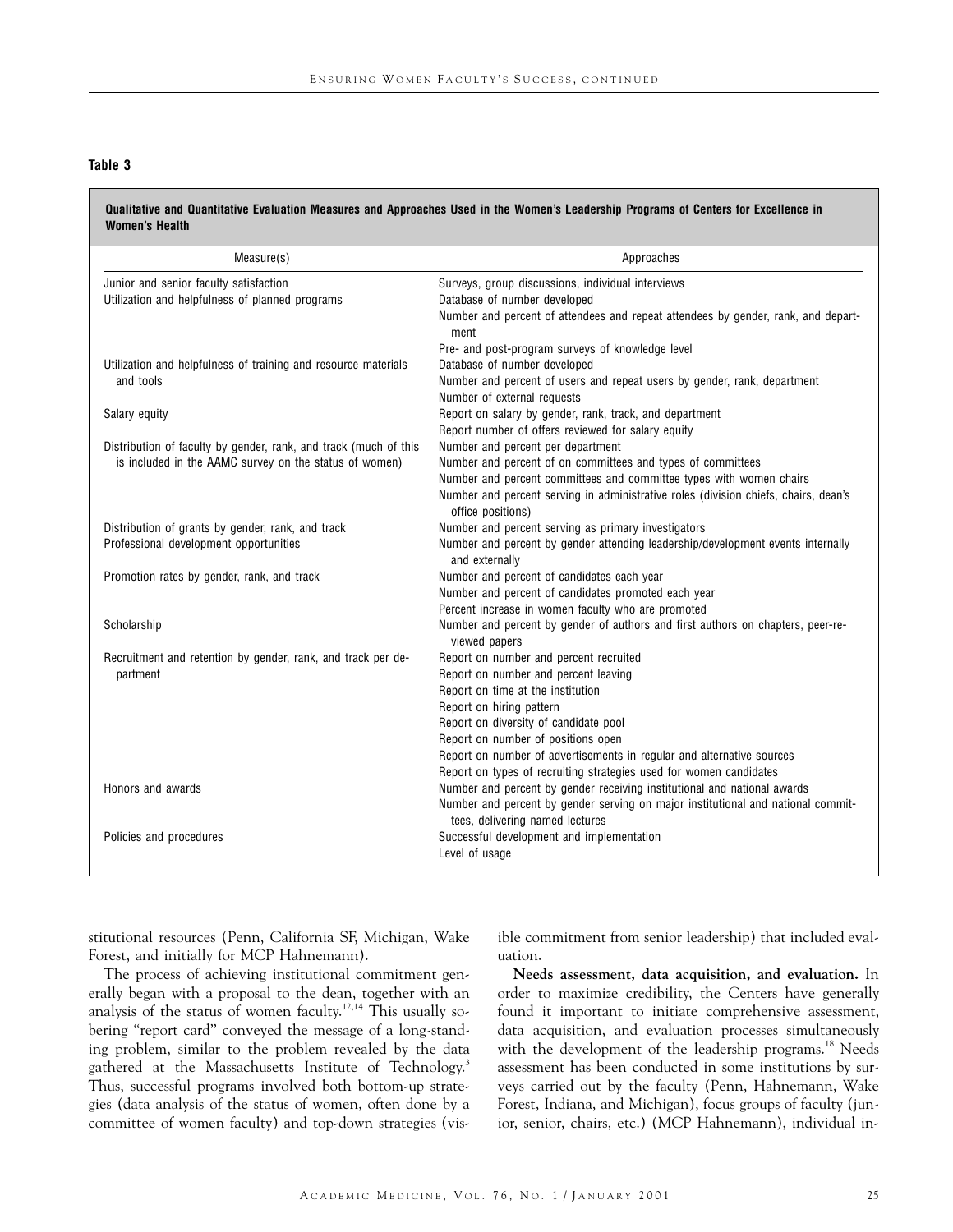terviews with selected women faculty and with key administrators (Penn, California SF, and MCP Hahnemann), and/ or formalized exit interviews (Wake Forest, Penn, and California SF). Some schools conducted comprehensive salary equity studies (California SF, Indiana, and Michigan). At the Center at Penn, a needs assessment, conducted by a respected external consultant, identified cultural and structural strengths of the institutional that can be leveraged for future faculty recruitment, and disclosed weaknesses that need to be addressed to enhance the general environment, especially for the retention of women faculty. Information from the various sources has then been used to (1) heighten awareness of department chairs and administrators about the diverse developmental needs of faculty, (2) design the specific development programs, and (3) guide policy decisions.

Comprehensive evaluation involves a multifaceted approach, which might include (1) satisfaction of those served (e.g., feedback questionnaires), (2) usefulness of the service (e.g., tracking of degree of use of resource materials or participation in faculty development events), and (3) outcomes (e.g., trends in periodic reports on the status of women). When funds were available, an external consultant conducted evaluation through pre- and post-intervention survey, individual interviews, and analysis of program materials and participant information (MCP Hahnemann).

**Adapting faculty development efforts to institutional contexts.** The seven schools have demonstrated a spectrum of faculty development strategies. There has been evolution in each program to meet the challenges of unique institutional contexts, such as limited clinical release time for attending workshops and the wide geographic dispersion of faculty. Some schools have focused predominantly on one strategy, whereas others have used several strategies simultaneously.

Some schools have found greatest success with one or two large on- or off-campus faculty development events scheduled months in advance, using key chairs and administrators and outside experts as faculty (Penn, Indiana, Michigan, and Wake Forest). This has provided a single day to focus on the issues of women faculty, with individual invitations and reminders to chairs to encourage faculty to attend. Workshops have often focused on skill-building in communication, managing multiple priorities and deadlines, conflict management, and strategic career planning for promotion.

A second strategy has been to have more informal monthly faculty development sessions with internal faculty (Michigan, Wake Forest, Indiana, Boston, Penn, and California SF). This has provided a forum for women faculty at all levels to meet, network, and brainstorm about issues relevant to women in academic medicine. The Boston Center arranged tables with specific topics (e.g., management skills, collaborative research, negotiation skills, and developing professional networks). Two senior faculty facilitated each group and provided the Center leaders with reports of the discussions, including needs expressed by the faculty. A related method (used at Penn) has been to organize monthly seminars focused on presentation of a research project by a faculty member on a women's health topic.

A third strategy has been to offer more intensive faculty development in management and finance, through sessions or internal leadership institute (Wake Forest, MCP Hahnemann, and Boston).<sup>19</sup> At least a fourth of the participants in these in-depth internal faculty development initiatives were women faculty and administrators. A variation of this approach has been the development of the national Hedwig van Ameringen Executive Leadership in Academic Medicine (ELAM) program for women, at MCP Hahnemann.<sup>15</sup> This program continues the heritage of the Medical College of Pennsylvania (the first medical school that admitted women) for the advancement of women in medicine. The program accepts annually about 40 senior women faculty from U.S. and Canadian medical and dental schools, who are nominated by their deans.

A fourth strategy has been to conduct faculty development workshops to educate academic governance committees, such as promotion and tenure committees, about how to evaluate scholarship in educational, clinical services, and professional outreach efforts.20–24 Such efforts are important at the institutional level, because the scholarship of women faculty is often directed in these areas as well as in research in traditional professional disciplines.

A fifth strategy has been mentoring programs.5,7,10,25 No one model of mentoring fits all institutions. The programs vary considerably, depending upon the needs and environmental contexts of the institutions. Many professional development strategies described above can be defined as group or network mentoring, especially where the groups are ongoing. One-on-one mentoring programs have been initiated recently, involving formal pairing by a central group (Boston, Penn, and Wake Forest) or junior-faculty–initiated selection of mentors (MCP Hahnemann). The committed duration of the mentoring relationship varies from the time needed for a single meeting (Boston) to a year or more (MCP Hahnemann, Penn, and Wake Forest). Although the Boston program requires only a one-hour meeting, most mentoring pairs scheduled future meetings beyond the initial obligation.

At Penn, a new medical-school–wide mentoring program pairs every junior faculty member with a senior faculty member; they are required to meet at least twice a year. The chairs must identify the mentor in the initial letter of appointment, and provide the dean with a report and an evaluation documenting the implementation and effectiveness of the program. The Boston and Wake Forest mentoring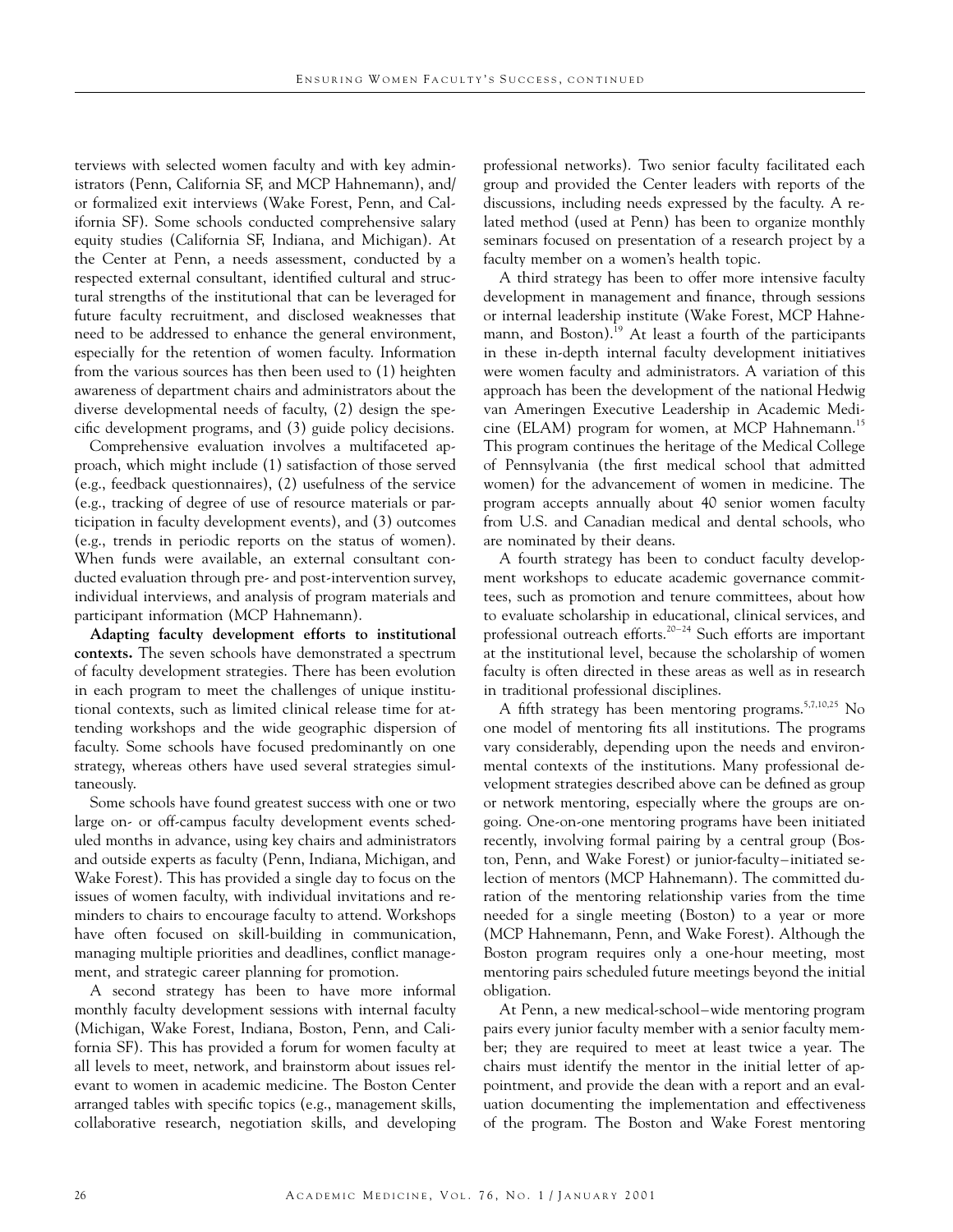programs are cross-disciplinary, matching junior faculty with senior mentors across the medical center campuses. The MCP Hahnemann program is split into a preceptoring program (primarily informational) for first-year junior faculty, followed by a mentoring program (more intense) for junior faculty as they prepare for promotion.<sup>25</sup> At Michigan, questions related to mentoring (provided or received by chairs or faculty) are part of annual faculty performance evaluations. At the California SF Center, focused mentoring programs targeted at the preparation of a faculty member's "package" for mid-career evaluation or promotion to associate professor have been found to bring added value. Several programs provide individual counseling in the area of promotion and tenure (MCP Hahnemann, California SF, Indiana, Michigan). Pre-program surveys at MCP Hahnemann and Penn of junior faculty revealed a broad array of professional development needs similar to those found by the Boston Center, and disclosed a considerable lack of knowledge of the academic promotion process.

**Leveraging resources and support.** Achieving the support of senior leadership has been invaluable to the initial development and credibility of the programs. Whether this support will translate into sustainability remains to be seen. Leadership support not only enabled the programs to develop, but also sent the message to the entire faculty and all the chairs that the program is important and should be taken seriously. Some institutions have leveraged this support by including information about the support in memos that include the phrase ''program X, fully funded by a special grant from the dean'' (Penn, Michigan) or by otherwise making it clear in written and verbal communications that the program has support and commitment from the highest levels.

Most of the Centers have found that their designation as a National Center of Excellence in Women's Health has been a powerful tool in leveraging additional funding and support from other agencies or units internal and external to their institutions. Centers have worked closely with their schools' faculty affairs or faculty development offices in establishing new initiatives or enhancing existing programs (MCP Hahnemann, Michigan, Wake Forest, California SF). Medical school deans' offices have augmented Centers' funds to develop formal faculty mentoring programs (Penn), support external speakers (California SF, Michigan), develop skill-building workshops (California SF, MCP Hahnemann, Michigan, and Penn), and sponsor informal social events (Indiana, Michigan, and California SF). At Wake Forest, the school funded four initiatives, with the leadership initiative of the Center being funded to start a formalized and structured mentoring program for junior women faculty and to recruit a senior physician/scientist in women's health.

Beyond the medical school level, university and/or hospital resources have contributed to the success of several efforts. These include development of a sexual harassment leadership training program and campus climate surveys (Indiana, MCP Hahnemann, California SF, and Penn), initiation of a faculty development seminar series (California SF, MCP Hahnemann, and Michigan), a management leadership program (Wake Forest, Boston, and MCP Hahnemann), and support for junior faculty women's participation in national professional development programs (Michigan, Wake Forest, MCP Hahnemann, California SF, and Indiana). The California SF Center has been successful in obtaining endowment funds to support some of these professional development fellowships, while the Center at Michigan has obtained funding from university alumnae and other campus resources.

The recognition that accompanies designation as a Center was critical in obtaining external funding at several institutions for special initiatives. Additional support for the ELAM program was secured from the Jessie Ball duPont Fund, the Connelly Foundation, the Josiah Macy Jr. Foundation, Wyeth-Ayerst Pharmaceutical, and Colgate-Palmolive companies. Partial endowment of the ELAM program was given by a private donor. Additional support from the DHHS Office on Women's Health was garnered by the Centers for junior faculty community outreach projects and leadership development projects, and for junior faculty mentoring (MCP Hahnemann). At the Boston Center, 13 applications were received from 12 departments of the medical center for the single junior faculty investigator award. A number of excellent proposals were forwarded to the development office for the pursuit of private funding, and all unsuccessful applicants were offered mentoring advice regarding proposal development and writing. For the Center at financially distressed MCP Hahnemann University, external funds were essential for continuation of a degree of faculty development in the junior faculty mentoring effort. These examples show the potential created by leveraging even a modest amount of additional funding; the funded project can support both the service and career development objectives of the Center, and the funding process itself can generate a platform for further fundraising.

In addition to valuable financial support to augment funding directly for the Centers, institutions have leveraged their designations as Centers for moves to other space (MCP Hahnemann, Indiana, and Wake Forest), and to have greater influence in strategic planning and business development processes (Boston, Indiana).

## **What's Been Less Successful—Two Major Themes**

The initiation of a program for women in academic medicine frequently follows climate surveys and data gathering that suggest a need to address a plethora of complex, long-stand-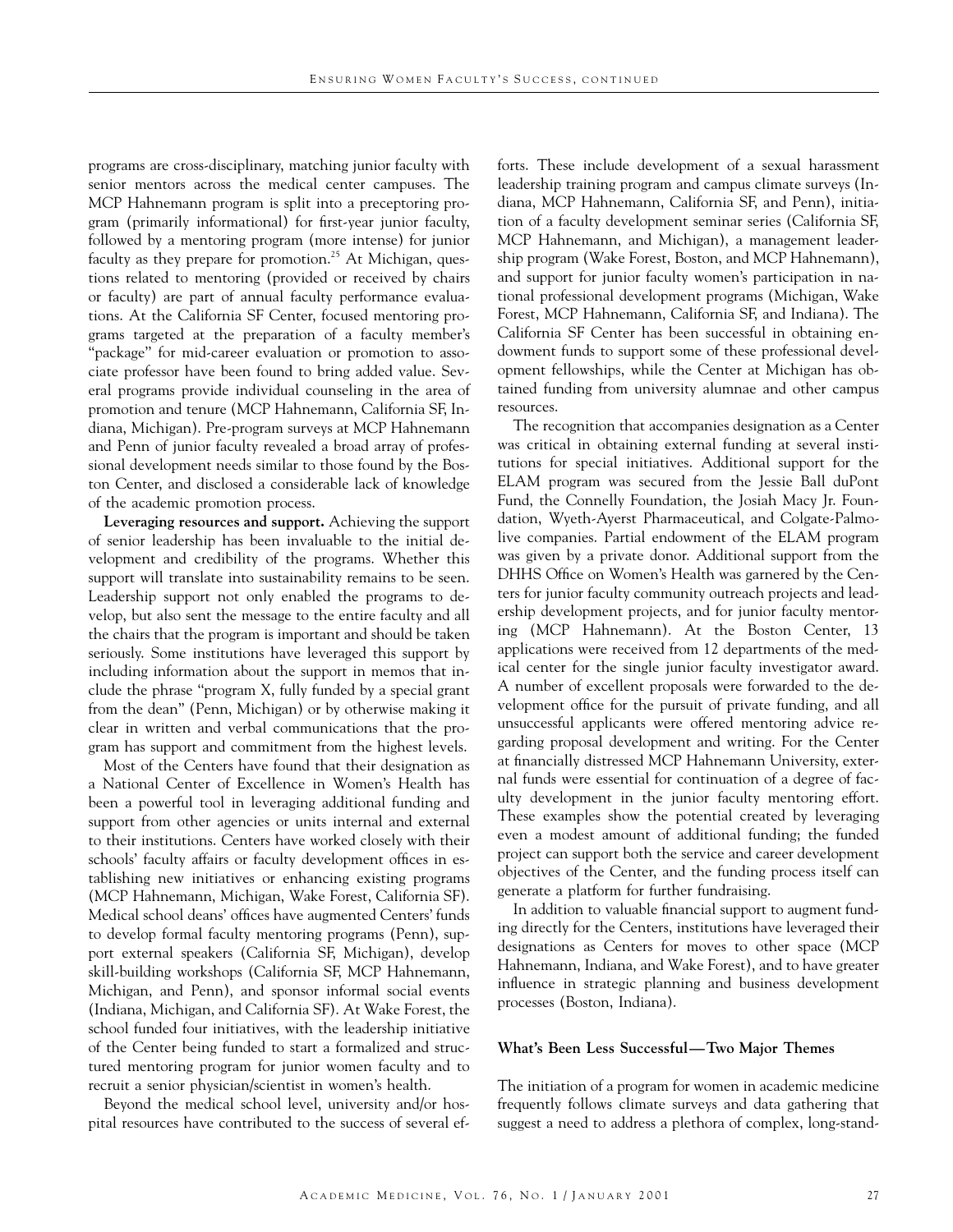ing issues.3,26–28 Institutions tend to attempt to respond to all of the issues, which leads to the two major difficulties noted below.

**Focus on too large a menu of short-term, resource-driven issues.** With limited institutional resources, it is unrealistic to develop broad-based programs that include students, postdoctoral fellows, and residents as well as faculty. Programmatic goals may include mentoring of all women students and junior faculty, salary, and promotion equity studies, and on-site as well as off-site leadership development programs. It is unusual to identify programs that are inclusive of women at all stages of their careers, and yet have adequately focused goals congruent with the available resources and carefully planned timelines to assure productivity. Most programs focus initially on short-term, resource-driven issues rather than on long-term strategic solutions that are institutionalized.

**Lack of sustainable effort over the long run.** During these times of dramatic change in academic medicine, the most pervasive difficulty is *sustaining* programs for women in academic medicine. Two components are necessary for sustainability—some degree of fiscal stability and consistent participation in the program by women faculty. With the fiscal constraints facing nearly all schools, the financial priorities of the leadership often change and may no longer include adequate fiscal support of programs for women in academic medicine. Furthermore, with the increasing clinical demands placed on faculty, it is difficult to maintain the initial programmatic commitments made by junior and senior women faculty. The current medical center environment of intensive clinical, educational, research, and administrative responsibilities, as well as the additional demands of balancing work and family for many women faculty, leads to inconsistent participation. Diminished financial support and inconsistent participation significantly limit sustainability.

#### **Difficulties and Strategies Useful in Addressing Them**

While none of the strategies described below completely resolved the difficulties involved, they did enable progress in program implementation.

**An overly ambitious program that cannot be maintained either fiscally or with adequate faculty time commitment.** Strategies to consider to counter these major impediments are (1) to prioritize and tightly focus the program with the help of an advisory group; (2) to institutionalize each success in order to reduce annual costs (e.g., use a database to review salaries and promotions); (3) to identify successful programs that reach large numbers of women and focus on them; (4) to use paper and/or Web-based mentoring and information dissemination; and (5) to work toward endowing programmatic components, such as participation in ELAM.

**Inadequate time to mentor or be mentored after a program has been established.** Potential strategies to counter this limitation are (1) to include mentoring activities on individuals' curricula vitae; (2) to revise promotion and tenure guidelines to require or reward mentoring (institutionalization of mentoring); and (3) to develop methods to recognize mentoring (e.g., mentoring awards).

**Limited attendance at faculty development opportunities.** This has been a problem, to at least some degree, for all Centers. Various strategies have been developed: (1) to focus on disseminating information primarily through Web sites or extensive mailings, (2) to develop electronic interactive group communication and networking, (3) to routinely offer continuing medical education (CME) credits without charge, since documented CME credits are now linked to hospital credentialing policies as well as professional licensure, (4) to thoughtfully select times and location at which the programs are offered, including the possibility of repeated programs at different times or in different venues, and (5) to make videotapes of programs available for later use.

**Concern of some women faculty that being identified as part of a women's initiative will stereotype them and be counterproductive to their careers.** Although the fear remains that participation in a ''women's initiative'' may result in a negative personal label or stigma leading to diminished opportunity for leadership positions, this seems to be only a modest fear at most institutions. Nevertheless, the mission statement of all women's programs in academic medicine should state firmly that many issues, such as salary and promotion equity, affect both men and women, and that addressing them will result in an improved institutional climate for all faculty and students. A survey conducted within the John Hopkins Department of Medicine demonstrated that women felt excluded from mentoring and advancement. Subsequently, the department chair, along with his executive committee and women's leadership group, institutionalized mentoring and thereby changed the climate for all faculty members.<sup>26</sup> While targeted at faculty women, many Center programs have been advertised and available for all faculty to attend.

#### **Outcomes**

There has been insufficient time for most of the programs to demonstrate outcomes in terms of increased numbers of women faculty in senior positions, or in key leadership positions such as department chairs, division chiefs, and school-wide committee chairs. Nevertheless, a number of essential *procedural* outcomes have resulted.

In each school, an annual report card on the status of women has now been institutionalized. Thus, trend data are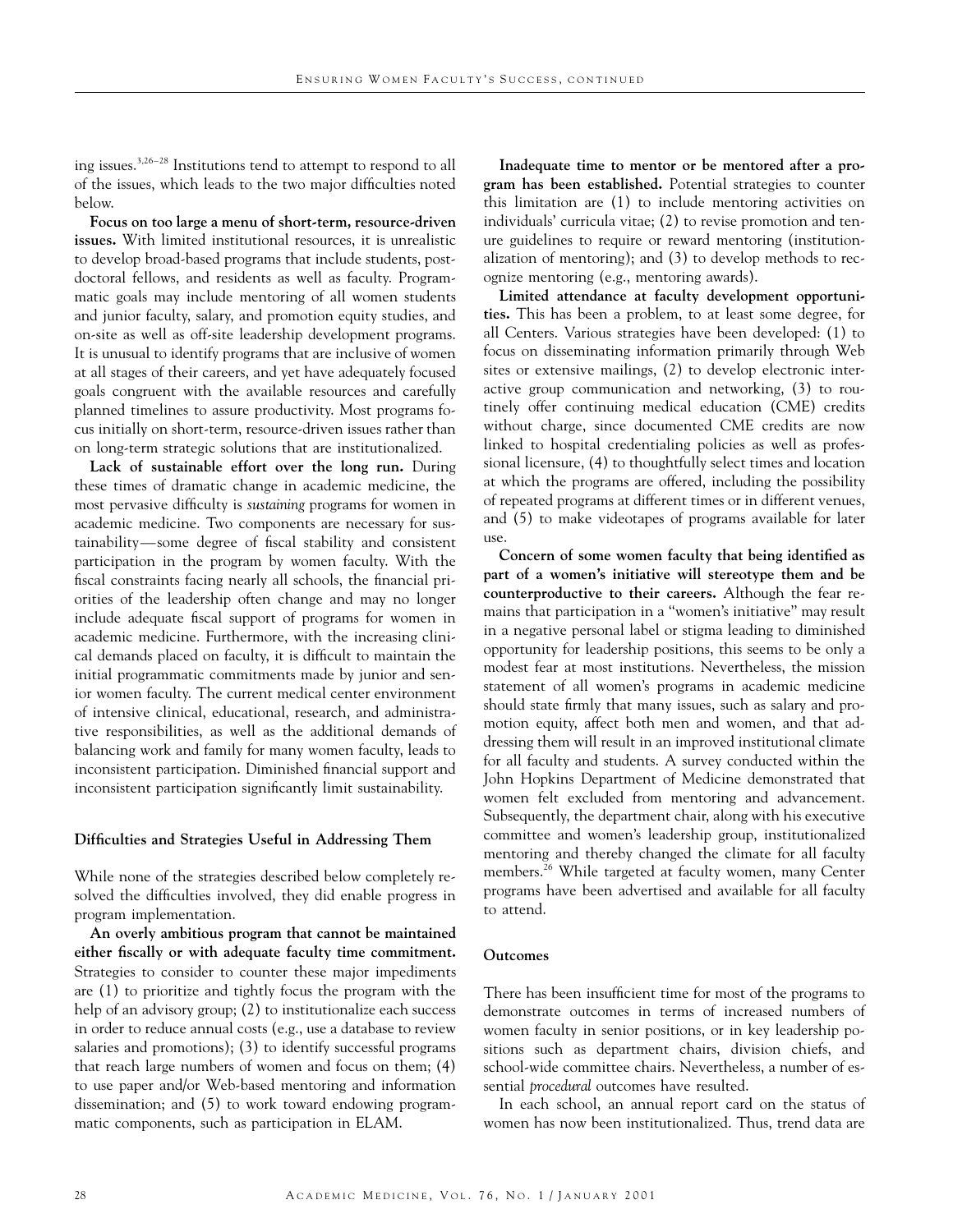being accumulated as routine organizational procedure. These data, together with wide publication internally, are already proving useful. Use of the report card during the major downsizing associated with reorganization after bankruptcy at MCP Hahnemann University demonstrated that women faculty were not adversely affected relative to male faculty.29 While it is, of course, impossible to conclude that the presence of the women's advancement effort ensured equity in faculty hiring, retention, and promotion, the presence of the initiative certainly increased awareness of women faculty during the downsizing decisions.

Most schools have experienced the loss of at least one senior faculty woman, at least in part through the Center leadership programs. These faculty members recognized their interests in and skills for administration and leadership, and they accepted leadership positions in other institutions. While this pattern might be considered a loss for individual schools, we believe that it is a true gain for academic medicine as a whole.

A number of Centers have documented substantial increases in the numbers of women in senior faculty ranks. For example, at Michigan, the number of senior women faculty increased from 60 to 104 (58%) during 1994–1999, compared with a change from 489 to 542 (11%) in the number of senior men faculty. Similarly, the number of tenured women faculty increased from 51 to 77 (66% increase), compared with a change from 454 to 475 (5% increase) in the number of men. Nevertheless, as demonstrated by the data above, women remain severely underrepresented in the senior faculty ranks and administrative positions in all U.S. medical schools.

Most of the Centers also experienced a number of ''firsts'' unique to their institutions. Examples include the first woman earning tenure in a given clinical department, and the first minority receiving tenure. Administrative firsts included women serving as associate dean, department chair, or associate department chair of a clinical department, as division chiefs, or as chairs or members of key committees.

Anecdotally, several Centers have reported that leadership programs fostered a sense of community among faculty women, which proved pivotal in their retention. Definitive studies in this area are needed, including surveys of faculty and exit interviews.

# **Issues Vital for Success**

Center leaders have identified several vital issues that are crucial to the long-term success of women's leadership efforts.

■ Obtain tangible, long-term, consistent, support from the highest *levels of leadership.* Informational studies (e.g., salary equity, analysis of gender by rank) will not yield positive change unless consistent, long-term commitments for change are made by the institutional leadership, preferably *prior* to the studies.<sup>3,26–28</sup> The support does not necessarily need to be large, but it does need to be consistent. Initial informational studies provide the rationale for program development by documenting the need for action; subsequent studies serve as invaluable monitors and checkpoints to assess the interventions and to ensure that improvements are sustained.

- <sup>n</sup> *Obtain and maintain a broad base of support.* There is an extraordinary amount yet to accomplish; thus, it is *essential* to prioritize by function and/or faculty group. Should emphasis be placed on policy development, faculty development workshops, or promotion and tenure changes? Should mentoring be provided for all faculty groups, women faculty only, or clinical junior faculty? Our experience has led us to conclude that a broad-based group, rather than an administrator or faculty development leader, is necessary to prioritize these difficult decisions. When necessary, it may be better to err on the side of inclusiveness even if less depth can be accomplished.
- <sup>n</sup> *Address the inevitable tension among priorities.* Although all goals cannot be accomplished simultaneously, the majority of the Centers have found it best to attend to the multiple constituencies (junior and senior faculty), to implement change in appointment and promotion policy that affects junior faculty, and to enhance access to leadership positions for senior faculty. This approach, targeted at both the junior and senior levels of the career path, is more likely to ensure sustainable active participation by a crosssection of women faculty.
- <sup>n</sup> *Prepare for major changes in plans as the environmental context changes.* The authors encourage those initiating programs to continually scan the environment for changes that may affect the womens' faculty advancement effort, to constantly engage the formal and informal leadership, to educate and enroll new leadership, and to be ready and flexible for necessary change, while maintaining the ''vital core mission.''
- <sup>n</sup> *Use change to your advantage, as change brings opportunity.* The increased emphasis on clinical practice and income in most academic medical centers has created new opportunities for clinician leaders, many of whom are women. Increased turnover of medical school leadership also can provide opportunities for new types of leadership.
- Plan for ten times more effort in implementation than in pro*gram design.* Our experience suggests that great effort, personnel time, and fiscal resources are required for the successful implementation and evaluation of faculty development programs. Often, this resource-intensive effort is not anticipated during the design phase.<sup>30</sup> One es-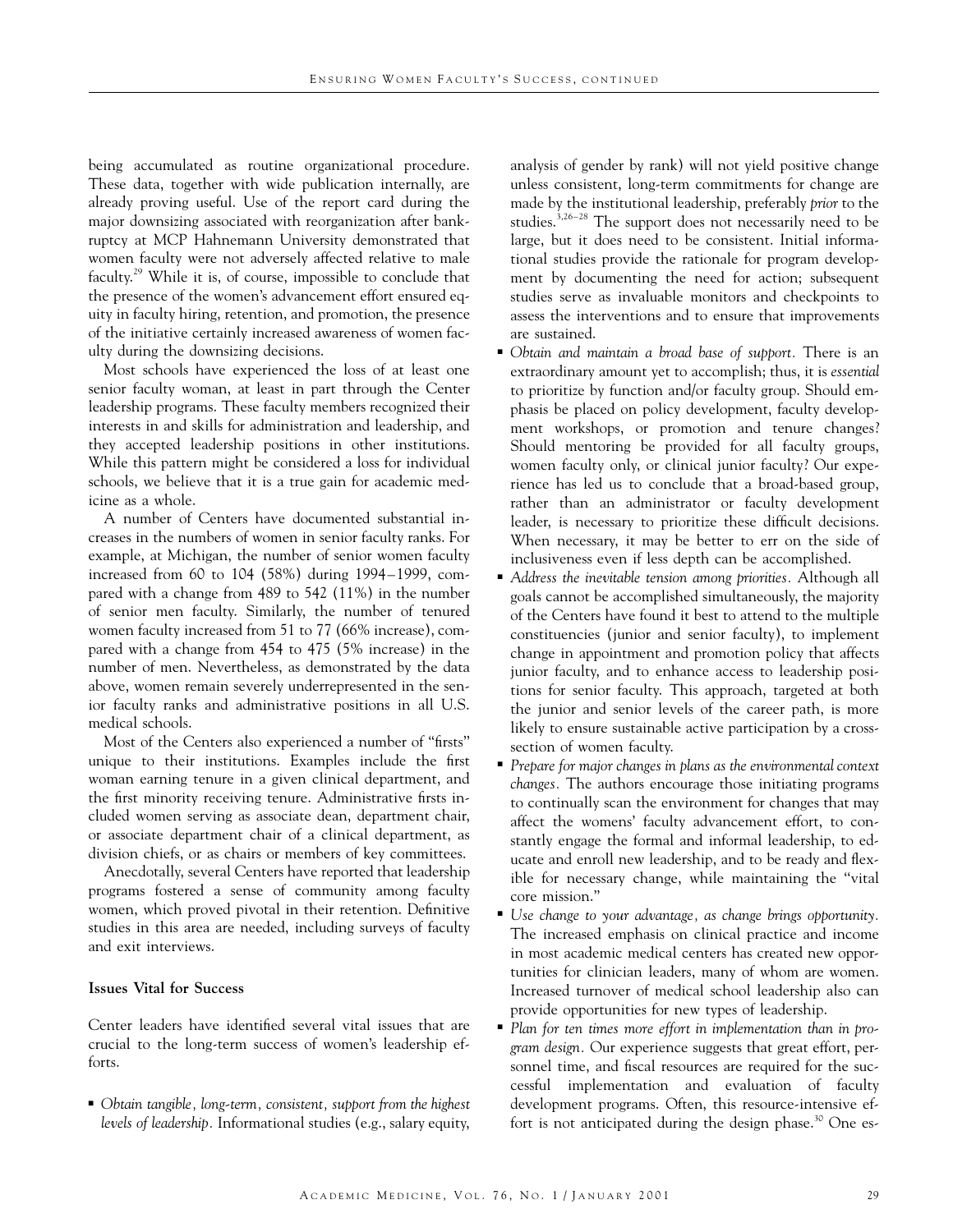sential activity often underestimated is the need to publicize and communicate, constantly; this means numerous formal and informal one-on-one meetings, department and school meetings, publication in various internal venues, etc. By institutionalizing positive outcomes, future investment can be minimized.

- <sup>n</sup> *Communicate successes widely.* Broad dissemination of successes within each institution serves two important functions. First, it encourages continued efforts through this tangible recognition mechanism. Second, and perhaps more important, it serves as a continual reminder that increasing women's leadership is an institutional priority.
- <sup>n</sup> *Don't firmly commit to what may not be possible.* For example, initiating a mentoring program for all junior faculty is an enormous undertaking. The majority of the mentoring programs within the Centers have been focused in some manner or targeted to particular faculty groups.
- Determine why women join and why they leave your institu*tion.* Although not yet an institutionalized practice, several Centers have found that exit interviews provided unanticipated information regarding the campus climate and unrecognized impediments to success.

#### **FUTURE DIRECTIONS FOR TOMORROW'S PROGRAMS**

In this rapidly changing environment, it is difficult to predict tomorrow. Nevertheless, we see several trends, as well as new initiatives that are needed.

For example, we believe that medical schools must soon address the issues of dependent care, both child care and elder care; this burden falls primarily to women, just at the stage of their careers when they are becoming leaders.

Several management and leadership competencies are receiving increasing attention, such as fiscal management, strategic and systems thinking, and organizational change. We predict that these skills will become increasingly important for faculty to obtain. The challenge is not only to provide the development opportunities, but to broaden the academic reward and recognition system to value acquisition of these skills and their use in administrative scholarship. This needs to be addressed at both local institutional and national disciplinary levels.

There is clearly a trend toward self-sufficiency and entrepreneurship in faculty development programs. Creative management to provide services to the greatest number of faculty, perhaps through Web-based systems, may become predominant. There are also increasing efforts to endow components of programs. Finally, systems need to be developed to demonstrate that these faculty development programs add value, providing a positive ''return on investment'' in regard to tangible and intangible measures.

There is a great need for comparative studies among med-

ical schools of the costs of recruitment of faculty versus costs for development and retention of faculty. Such studies would persuade beleaguered academic health centers that development of women (and men) faculty is imperative, and less costly than constant recruitment from the outside. Numerous recent studies from industry and health care organizations emphasize this fact. As the ''war for talent'' increases with the retirement of the baby boomer faculty population, this issue will become even more urgent.<sup>31-34</sup>

Finally, women's leadership programs inevitably will be affected by, and will affect, the trend toward increased faculty diversity. As institutions make progress for women faculty in appointment, promotion, retention, and leadership opportunities, there is a concomitant positive change in institutional climate for all faculty, regardless of gender or ethnicity.4,17,26,33 For example, in our experience, family-friendly policies such as extension of the ''tenure clock'' have attracted not only women faculty but also younger men faculty who have parenting as a high priority.

The challenge remains how best to meet the specific needs of the different faculty groups.6 The future for advancement of women in medical schools may involve a unified, integrated faculty affairs effort, with interacting organizational units addressing specific needs and issues. Such culture change will help academic health centers with their teaching missions, because the centers will model a more balanced and tolerant ethos for students and patients. This will enable academic health centers to evolve into more just systems that are more responsive to the needs of all their constituents.<sup>35</sup>

The work to prepare this publication was supported by the Office on Women's Health, U.S. Department of Health and Human Services. Dr. Morahan thanks Kimberly Weaver for her capable assistance in preparing the manuscript.

*Dr. Morahan is director, National Center of Leadership in Academic Medicine, MCP Hahnemann University, Philadelphia, Pennsylvania; Dr. Voytko is associate professor of pathology, and chair, Academic Leadership Program of the Women's Health Center, Wake Forest University School of Medicine, Winston– Salem, North Carolina; Dr. Abbuhl is associate professor of emergency medicine and faculty director, the Focus Leadership Mentoring Program, University of Pennsylvania School of Medicine, Philadelphia, Pennsylvania; Dr. Means is assistant dean, Indiana University School of Medicine, Indianapolis, Indiana; Dr. Wara is associate dean for minority and women's affairs, University of California, San Francisco, San Francisco, California; Dr. Thorson is assistant dean for faculty affairs, University of Michigan Medical School, Ann Arbor, Michigan; and Dr. Cotsonas is associate professor of public health and director of affiliations for the Boston University Center of Excellence in Women's Health, Boston University Medical Center, Boston, Massachusetts.*

#### **REFERENCES**

1. Wellington SW. Breaking the glass ceiling. Leader to Leader. Fall 1997: No. 6;37–42.